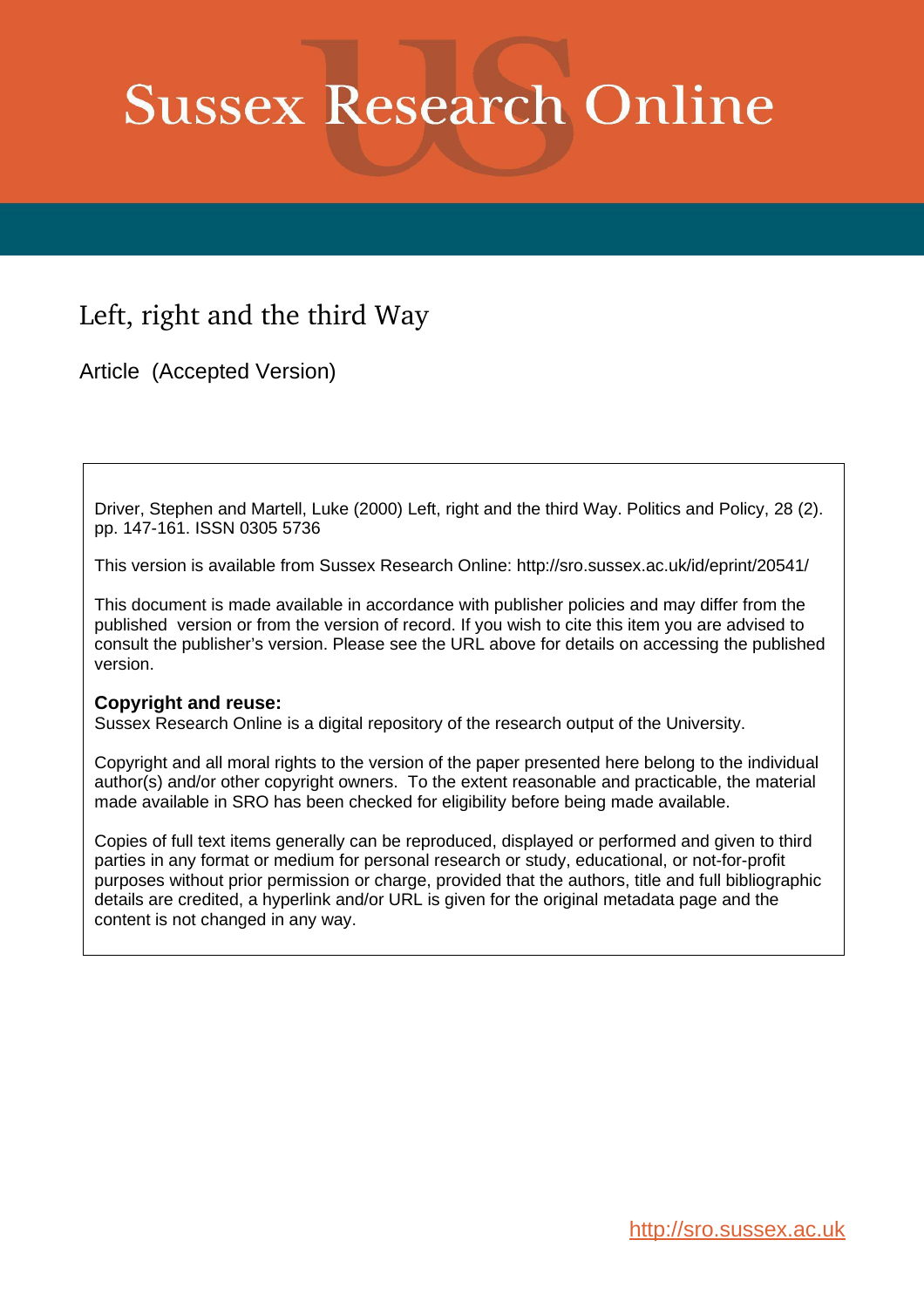#### **Left, Right and the Third Way**

Stephen Driver and Luke Martell

A later version of this article was published in *Policy and Politics*, 28, 2, 2000

#### **Abstract**

New Labour claims to have discovered a third way between Old Left and New Right, with policy implications that break with established debates and policy alternatives. But what does the third way mean in terms of values and its approach to policy? We argue in this article that Labour's third way does not transcend Old Left and New Right. Left and Right remain important markers for contemporary policy and politics but the third way does combine them in significant new ways. Between Old Left and New Right, we argue, there is not just space for one third way but for many, with varying values and policy positions.

The idea of a 'third way' is one of a number of attempts by Labour modernisers to find a synthetic term or language to capture New Labour politics. New Labour has been projected as the party of 'one nation' concerned with 'the many not the few', and as a government capable of undertaking a programme of modernisation to build a 'new Britain'. Ideas of 'stakeholding' and 'social exclusion' and the emphasis placed on 'community' have also figured prominently. The idea of a third way is attractive to Labour modernisers because it appears to challenge conventional notions of a political Left and Right – and thus reinforces the 'newness' of New Labour. Speaking just a month after Labour's landslide victory in 1997 to a meeting of the European Socialists' Congress in Mälmo, Sweden, Blair said: "Our task today is not to fight old battles but to show that there is a third way, a way of marrying together an open, competitive and successful economy with a just, decent and humane society" (Blair 1997).

New Labour 's search for a third way between the Old Left and New Right comes at the end of a century littered with similar attempts to break the political mould. Some of these, like Lloyd George's coalition government and later the SDP, have searched for a political middle ground between Left and Right. Some have come from the Right, whether from mainstream Conservatism (for example, Macmillan's 'middle way') or from far-Right political movements. Others have emerged from the Left: democratic socialists, social democrats and market socialists searching for third ways between social democracy and Stalinism, reform and revolution, or capitalism and communism.

Contemporary third way thinking in Britain has emerged out of the reform to the centre-Left worldwide since the early 1980s. In Britain and the United States, New Labour and the New Democrats, faced with the hegemony of radical conservative governments espousing economic liberalisation, have been concerned with finding a politics which might mark a break with their own parties' past and conservative governments in office (Driver and Martell, 1998). Ideas of a third way have been particularly relevant in such contexts. Whether they have preceded and guided policy development or resulted from *ex post facto* rationalising of ideas or a bit of both is open to debate. In this article we shall attempt to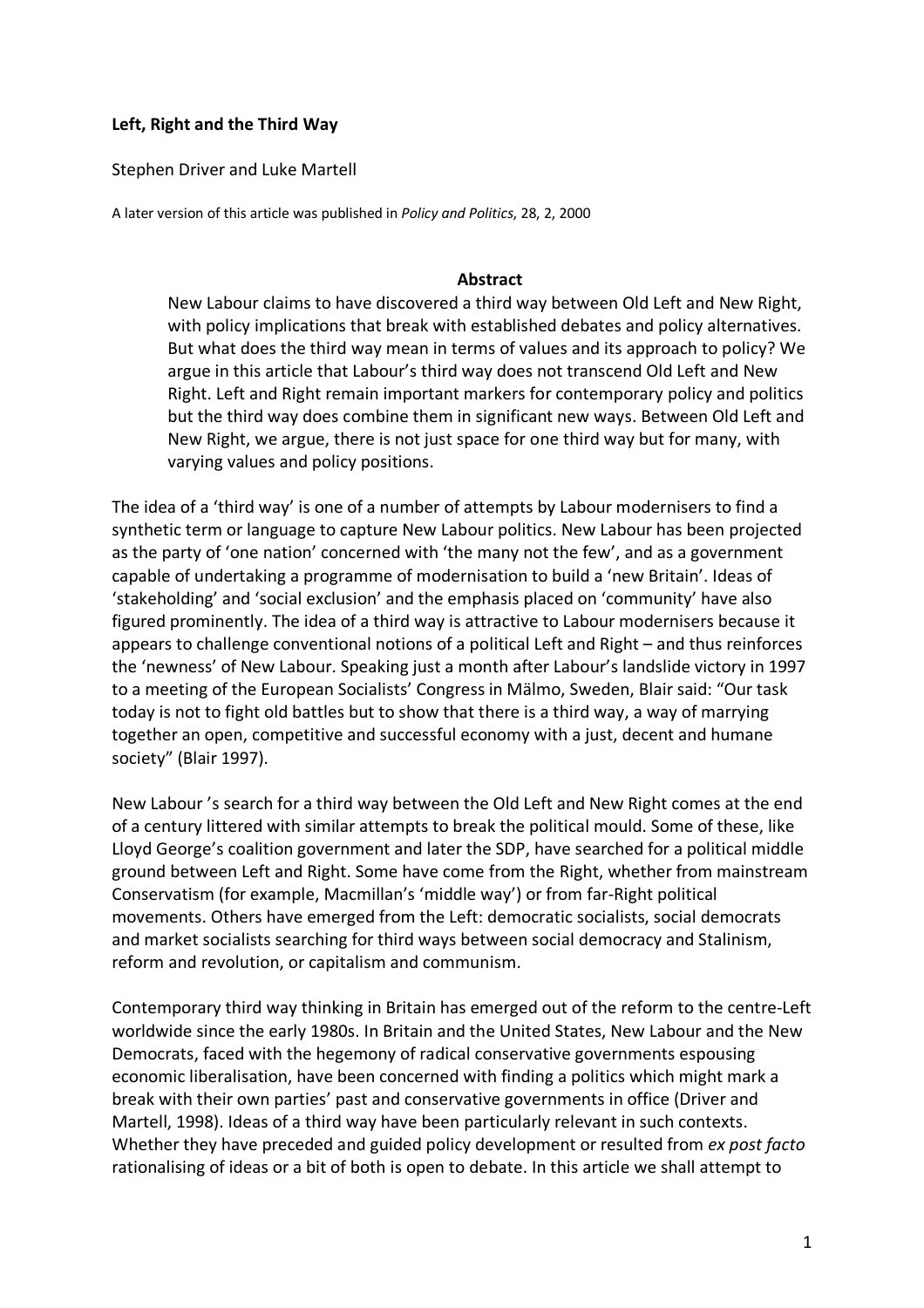assess what Labour modernisers like Blair mean by the third way. Is it simply a receptacle for all things New Labour is not, too vague to have any definite positive implications? Or does it have some substantive meaning which provides a useful guide for public policy making? Does it make the old politics of Left and Right redundant or does it just combine them in a contradictory and incoherent way? And if it aspires to transcend traditional political divides and labels to what extent can the third way still remain a political project for the Centre-Left? Does it, in fact, disguise a shift to the Right, marking a new consensus between Labour and the Conservatives?

#### **Defining the third way**

Our focus in this article is on third way ideas in Britain – in particular as articulated by New Labour and commentators who have engaged with Labour modernisers and the policies of the Labour government. Attempts to define a third way fall into two categories. The first begins by stating what the third way is not; the second, what it is or might be – and obviously the first approach can be followed by the second. Clearly it is in the nature of third or middle way politics to rely in part on definitions which are negative or relational in character. A third or middle way must logically stand in some relation to at least two others. What the nature of the relationship is between the elements is significant and cannot be deduced: is it a compromise, a synthesis or just the third of three, for example?

#### What the third way is not

Within New Labour politics, the third way is defined as 'beyond Old Left and New Right' (Blair, 1998; see also Blair and Schroeder, 1999). The definitions of 'Old Left' and 'New Right' used in third-way thinking are thus significant; as is the meaning of 'beyond'. By 'Old Left', Labour modernisers have in mind the social democratic Labour politics of the post-war period – in particular, of a post-1960s liberal hue. Generally, by 'Old Left' (or 'Old Labour'), Labour modernisers mean the Keynesian, egalitarian social democrats who tended to favour state and corporatist forms of economic and welfare governance within the context of a mixed economy. Labour modernisers accuse this 'Old Left' of being too statist; too concerned with the redistribution (and tax-and-spend policies) and not the creation of wealth; too willing to grant rights but not to demand responsibilities; and of being too liberal and individualist in terms of social behaviour and social relationships such as the family. So, if the 'Old Left' are all of these, then New Labour's third way is concerned to find alternatives to state provision and government control; to promote wealth creation by being fiscally 'prudent'; to match rights with responsibilities; and to foster a culture of duty within 'strong communities'.

By 'New Right', Labour modernisers have their sights fixed on Thatcherite Conservatism. New Labour accuses successive Conservative governments – and here they echo significant voices on the Right (Gilmour, 1992; Gray, 1993; Scruton, 1996) – of being the slave to neoliberal dogma by favouring market solutions in all cases; by having a laissez-faire view of the state; by promoting an asocial view of society; and by championing economic individualism which places the value of individual gain above wider social values. So, if New Labour opposes the New Right way, as well as the Old Left way, then a third way could promote wealth creation and social justice, the market and the community; it could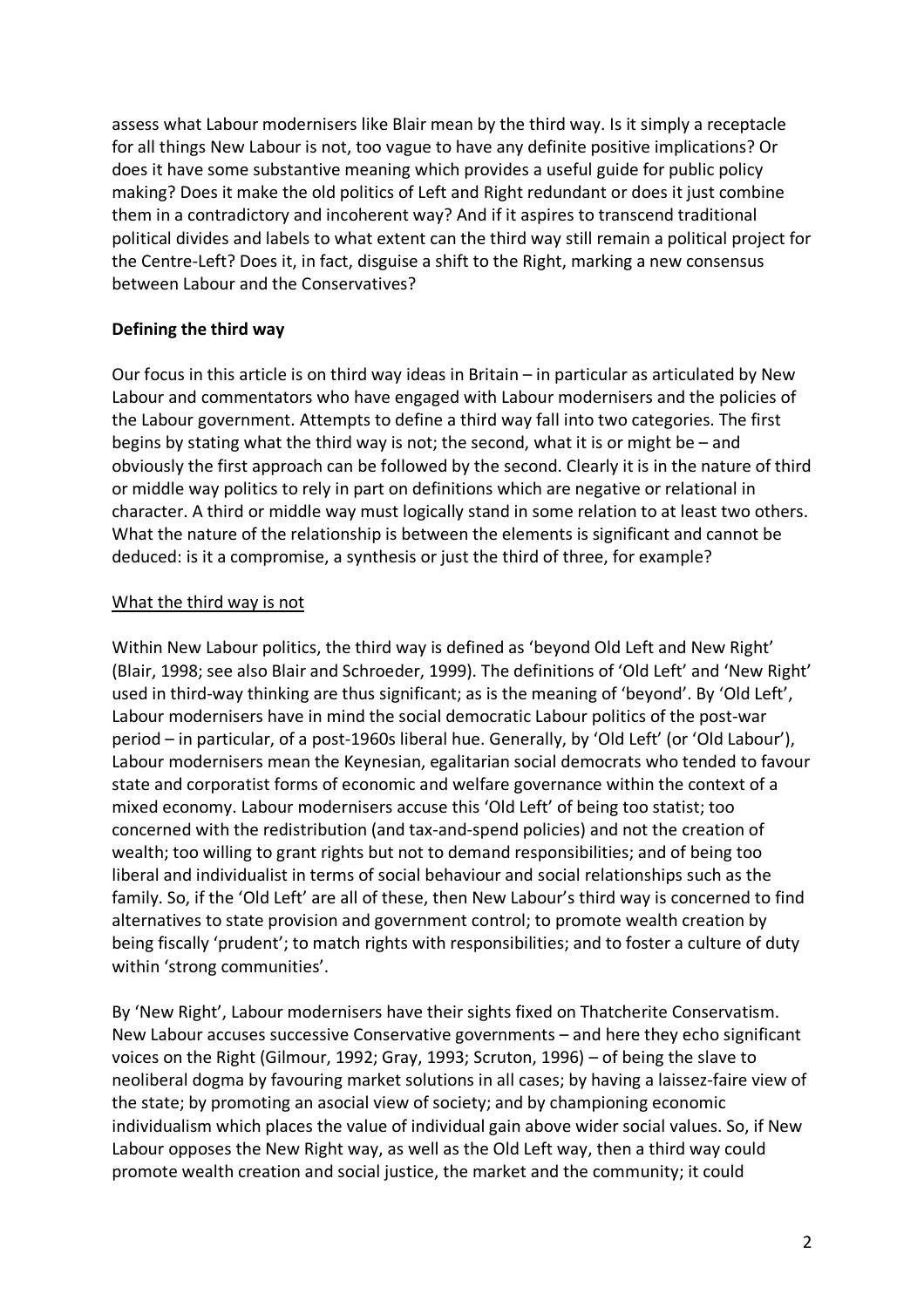embrace private enterprise but not automatically favour market solutions; it could endorse a positive role for the state – for example, welfare to work – but need not assume that governments provide public services directly: these might be done by the voluntary or private sectors; and it could, above all, offer a communitarian, rather than individualist view of society in which individuals are embedded in social relations which give structure and meaning to people's lives – and that it is the role of governments to promote 'the community' as a way of enriching individual lives.

There are obvious problems with defining the third way simply in terms of what it is not. It can appear negative, lacking substance. As Stewart Wood suggests, it is "product differentiation without really knowing what the product is" (Halpern and Mikosz, 1998: 7). Ralph Dahrendorf has argued that this negative approach is significant because "when you define yourself in others' terms, you allow them to determine your agenda" (Dahrendorf, 1999). There is, moreover, the tendency to create soft and often ill-defined targets which turn complex political formations into caricatures (see Vincent, 1998 for a good discussion of 'old' and 'new' ideologies). New Labour's view of the Old Left, for example, is a catholic one (Shaw 1996; Hirst 1999). It combines disparate political positions under one label – from the social democracy of Tony Crosland in the 1950s and 1960s (itself a 'middle way') to the state socialism of the Alternative Economic Strategy in the late 1970s and early 1980s. New Labour's view of the New Right has similar faults. In particular, it suffers from an exaggeration of the neoliberal influence on Conservative governments in the 1980s and 1990s – any government which continues to spend over 40% of GDP can hardly be described as laissez faire – at the expense of acknowledging their Conservative social interventions, the growth in economic regulations and the centralisation of government.

The advantage to Labour modernisers of this negative or relational approach is to highlight – and exaggerate – the novelty of New Labour. Continuities with the Old Left – or at least parts of it – are downplayed, as are continuities with Conservative policy making in the 1980s and 1990s – except, of course, where it suits New Labour to appear 'tough', on inflation or trades unions, for example. This is not to suggest that New Labour is simply a more up-to-date version of a post-war Labour government – there are too many important discontinuities – and nor is New Labour simply a continuation of Thatcherism. But it seems reasonable to suggest that if a third way is neither Old Left or New Right, then it – or the political territory where it might be found – can cross the centre ground of politics from Left to Right: and that a third way politics might embrace not just the Centre-Left but include more traditional 'one nation' strands of Toryism, as well perhaps as more recent notions of 'compassionate conservatism' (see Dionne, 1999).

This brings us to the question of what 'beyond' means and to the nature of the relationship between the various ways. Does 'beyond' here mean further on in comparison with (ie, with the Old Left and New Right); or superior to; or simply apart from or in addition to? Is New Labour's understanding of a third way – indeed, what the government is doing in practice – a break or continuation with the past? Blair's position on the third way is that it represents a 'modernised social democracy'. In other words, the third way is a path on the centre-Left of modern politics. This qualifies the meaning of 'beyond'. While it might retain some sense of progression - the third way is at a (better) point further on – there are strong connections with the past. So, Blair argues, the third way offers an opportunity to advance traditional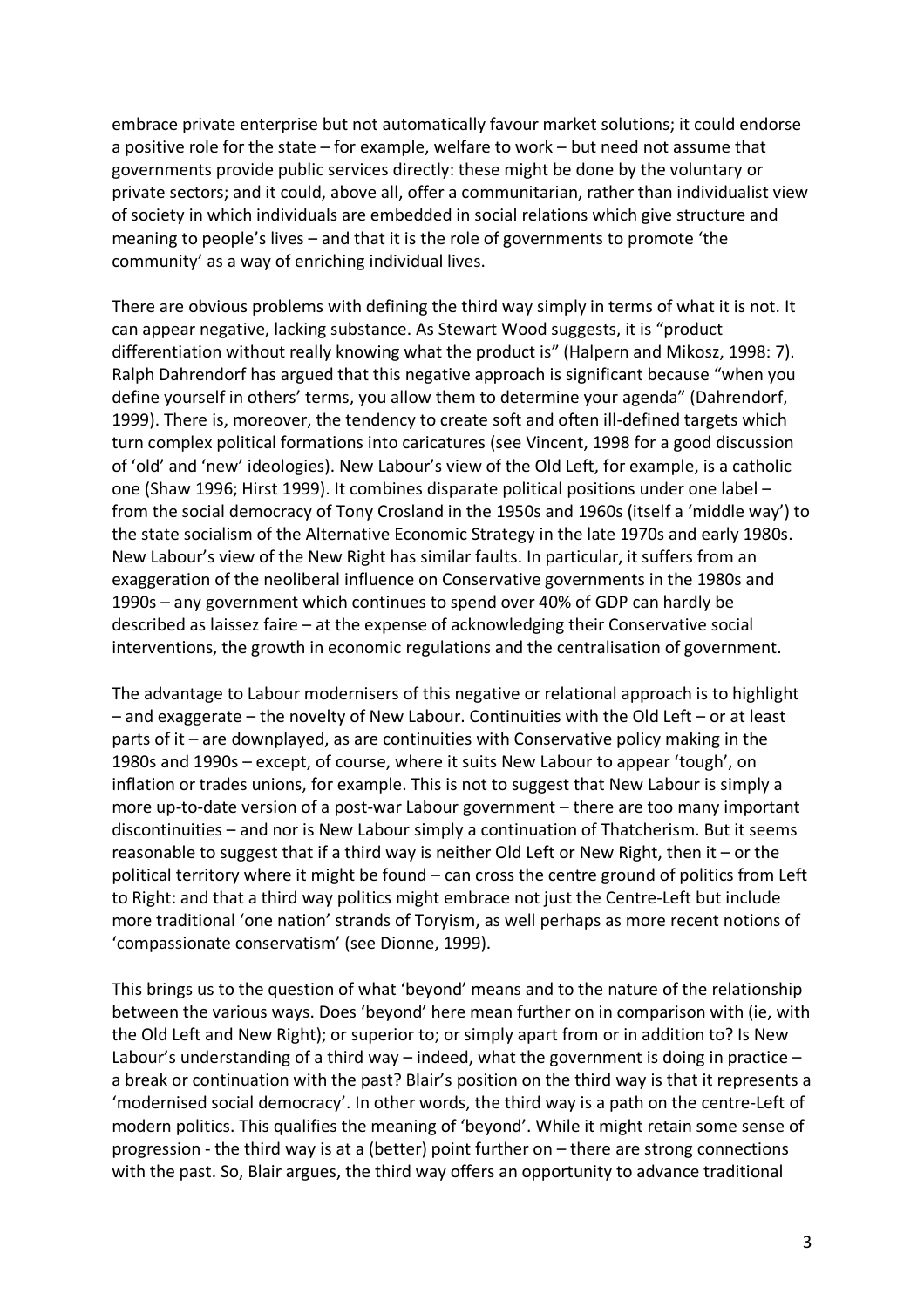centre–Left values using new policies which reflect the changing circumstances of the modern world.

#### What the third way is: conditions and values

Blair's attempt to substantiate a third way falls into three parts: first, the general conditions for a third way; second, its values; and third, the means required to achieve the ends given the conditions outlined in the first place.

The general conditions for third way politics rest on the argument that contemporary society is undergoing profound and irreversible changes; and that these 'new times' call into question established political and policy-making frameworks. The central theme here is 'globalisation'. In a speech in South Africa in January 1999, Tony Blair suggested:

The driving force behind the ideas associated with the third way is globalisation because no country is immune from the massive change that globalisation brings ... what globalisation is doing is bringing in its wake profound economic and social change, economic change rendering all jobs in industry, sometimes even new jobs in new industries, redundant overnight and social change that is a change to culture, to lifestyle, to the family, to established patterns of community life. (Blair 1999)

A third way, then, is required to cope with these 'new times'. For Blair, the Old Left – postwar social democracy – "proved steadily less viable" as economic conditions changed as a result of globalisation. In particular, the linchpin of post- war social democracy, Keynesian economic management to achieve full employment, partially repudiated by James Callaghan in the mid-1970s and again under question during Labour's Policy Review in the late 1980s, is seen as redundant in the context of a global economy. The economic liberalism of the New Right Thatcher governments, which "in retrospect" brought about "necessary acts of modernisation" (in particular, "exposure of much of the state industrial sector to reform and competition"), ultimately failed because of a political dogmatism which prevented it from dealing with the consequences of globalisation, such as social dislocation and social exclusion, which required more active government (Blair, 1999: 5–6).

Third way thinking supports the view that globalisation brings with it greater risk and insecurity, and that it is the role of policy making not to shield individuals from these but to provide the 'social capital' and 'proactive' welfare states which enable them to respond to them and prosper in the global age. And where globalisation is bound up with the new digital information and communication technologies and the 'knowledge economy', individuals need the education and training appropriate to these conditions. Public policy should support business in the creation of 'knowledge-rich products and services' which will be the source of future economic growth (Leadbeater, 1998). As a result, it is suggested, the competing goals of economic success and social justice/cohesion can be squared. Government promotes economic growth by creating stable macro-economic conditions; and its supply-side social interventions enhance individual opportunity (social justice) and increase non-inflationary growth, which together bring greater social cohesion by reducing social exclusion.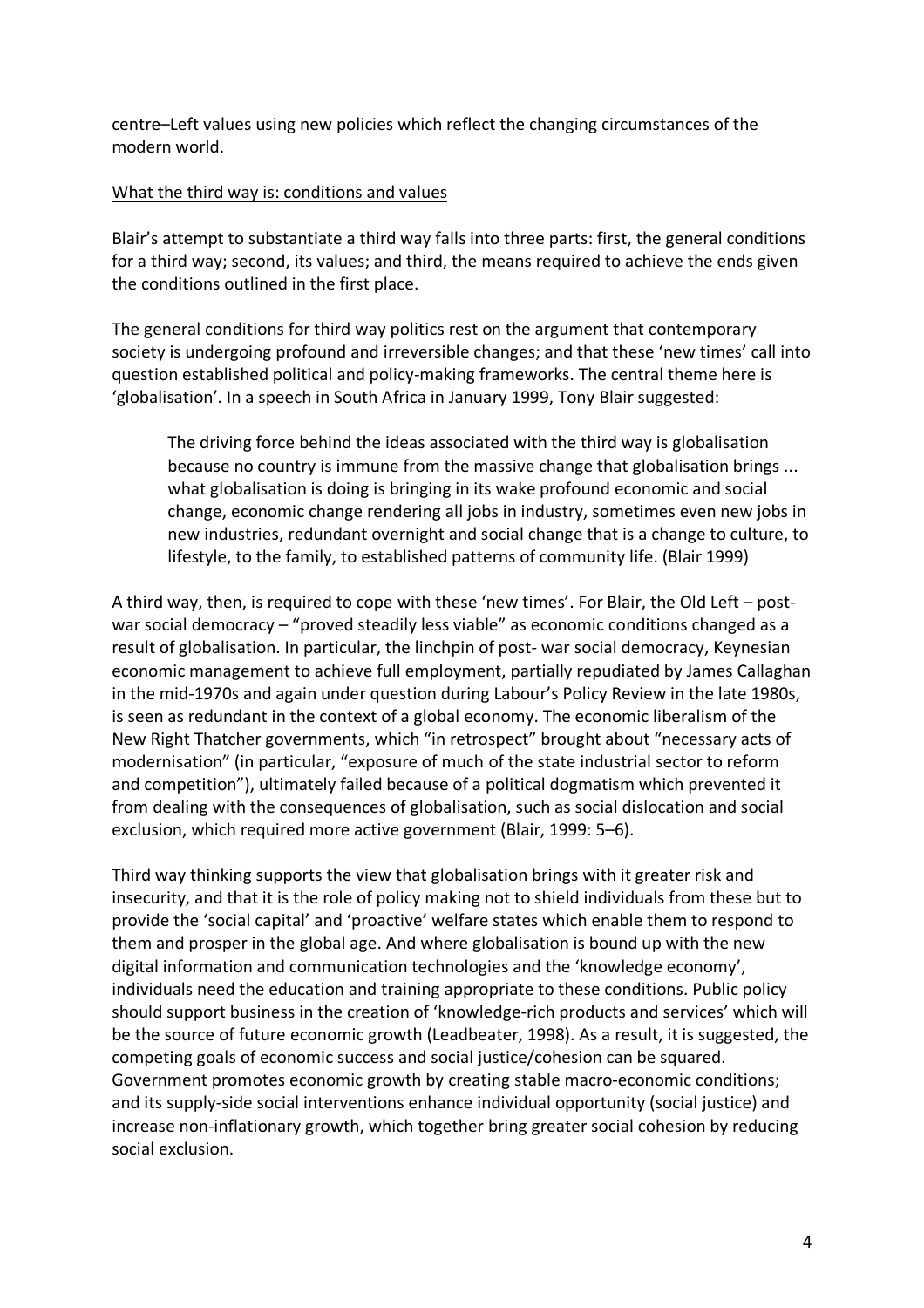As we shall argue later, there are within third way thinking important divergences over the significance of globalisation and how a third way politics might or should respond to it. There are different views on the extent to which governments can or should control, regulate and respond to the global free markets at the heart of economic globalisation. There are also markedly different responses to the social changes which Blair alluded to in his South Africa speech.

If these, then, are the general conditions for a third way, what about the values that a third way politics might promote? There have been a number of attempts to pin these values down and we shall focus on the four identified by Tony Blair in his third way pamphlet for the Fabian Society: 'equal worth', 'opportunity for all', 'responsibility' and 'community'.

The first, 'equal worth', is the old liberal nostrum that all human beings are equal and should be treated as such and not discriminated against. The second, 'opportunity for all', reflects the New Liberalism in New Labour's third way: that substantive (or positive) freedom requires that individuals have the resources to develop their talents and exercise their liberty – rather than being concerned solely with the legal conditions which support individuals to lead free lives (negative freedom). Equal opportunities do not only go beyond the New Right, though. Blair attempts to make a distinction crucial to his third way: that 'opportunity for all' is principally concerned with opportunities and not outcomes:

The Left ... has in the past too readily downplayed its duty to promote a wide range of opportunities for individuals to advance themselves and their families. At worst, it has stifled opportunity in the name of abstract equality. (Blair, 1998: 3; see also Brown 1997)

By 'abstract equality' Blair means equality of outcome. While he goes on to suggest that "the progressive Left must robustly tackle the obstacles to true equality of opportunity", and that these might include "gross inequalities ... handed down from generation to generation", Blair offers a meritocratic understanding of equality – albeit qualified by ideas such as 'lifelong learning'. As we shall suggest later, the debate about equality goes to the very heart of third way politics.

The third of Blair's four values is 'responsibility' and links closely with the fourth, 'community'. 'Responsibility' reflects Blair's ethical turn spelt out in his 1995 Spectator lecture that "we do not live by economics alone": "a society which is fragmented and divided, where people feel no sense of shared purpose, is unlikely to produce well-adjusted and responsible citizens" (Blair, 1995). In a decent society, individuals should not simply claim rights from the state but should also accept their individual responsibilities and duties as citizens, parents and members of communities. A third way should promote the value of 'community' by supporting the structures and institutions of civil society – such as the family and voluntary organisations – which promote individual opportunity and which ground 'responsibility' in meaningful social relationships.

As we shall develop in this article, there is broad agreement over these values among third way writers (for example, Giddens, 1998; Hargreaves and Christie, 1998; Le Grand, 1998), though problems emerge over the interpretation of these values and the extent to which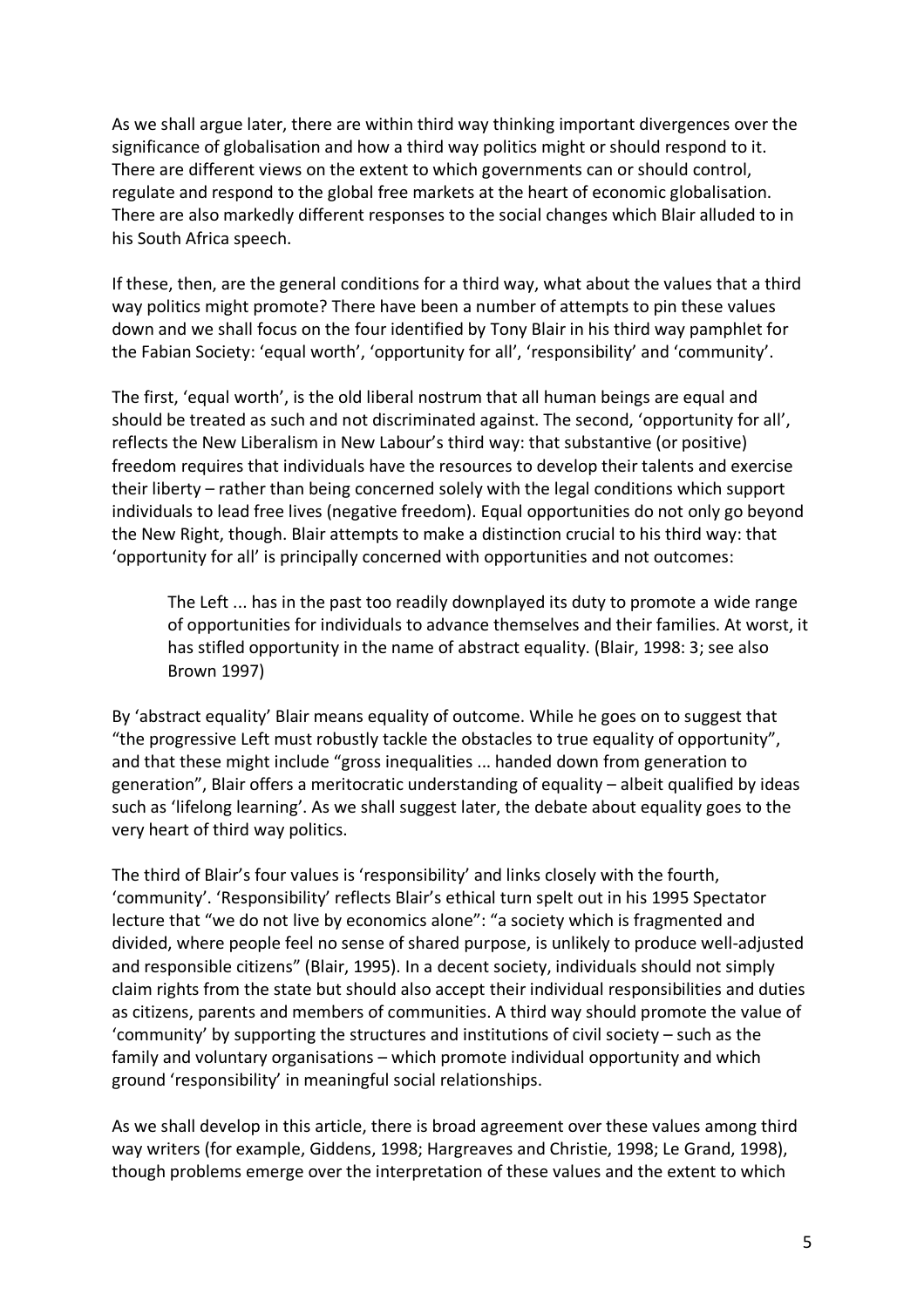they define a centre-Left political project (White, 1998). Meanwhile a key question concerns the means by which centre-Left values are put into effect, the third part of a substantive definition of a third way.

#### What the third way is: means and the role for government

Blair's pragmatic view of means is indicative of much third way thinking:

These are the values of the Third Way. Without them, we are adrift. But in giving them practical effect, a large measure of pragmatism is essential. As I say continually, what matters is what works to give effect to our values. (Blair, 1998: 4)

For Blair, as times change, so must the means to achieve centre-Left values; and it is these values, not the policies in themselves, which matter. This is the core of New Labour's case for a third way – and of Blair's assertion that the third way is a centre-Left political project.

Leaving aside whether means and ends can be separated like this, the third way debate about public policy reflects the Left's long preoccupation with the question of the appropriate role for government (and the state more generally) in a market society. As Bill Clinton and the New Democrats have claimed, the third way offers a new role for government between the liberal Left's attachment to 'big government' and the conservative Right's attempts to dismantle government; and this, in part, can be seen as a debate about the balance between the state and the market and the character of public policy instruments. What is common to the third way is the notion that there is an active role for government in contemporary market societies; and that this breaks with the state versus market approach which, it is suggested, typified the Old Left and New Right (it is questionable whether either of these were so dogmatic in practice). New Labour's third way pragmatism, Le Grand (1998) argues, lies in the fact that it has no automatic commitment to either the public sector (as Old Left social democrats did) or the private sector (as New Right neoliberals do). New Labour's third way approach to public policy breaks with the state/market approach in part by being more pragmatic and less ideological about them. As Downing Street policy adviser Geoff Mulgan suggested in 1993:

The changing balance between public and private sectors, state and market solutions, cannot be separated from the organisational forms and competences which each brings to bear. It is with these, and with public and private organisations' practical ability to recognise and solve problems in everything from energy to prisons and from universities to childcare, that any useful argument now has to begin. (Mulgan, 1993: 47)

Although, as we shall argue, the question of means – the types of public policy and agencies through which values might be pursued – also divides the third way internally: means and ends are less easily separated in practice.

Put more substantively, a third way approach to public policy, as a theoretical construct and something the Labour government is doing in practice, encompasses a number of features: the state working in 'partnership' with the private and voluntary sectors (eg the New Deal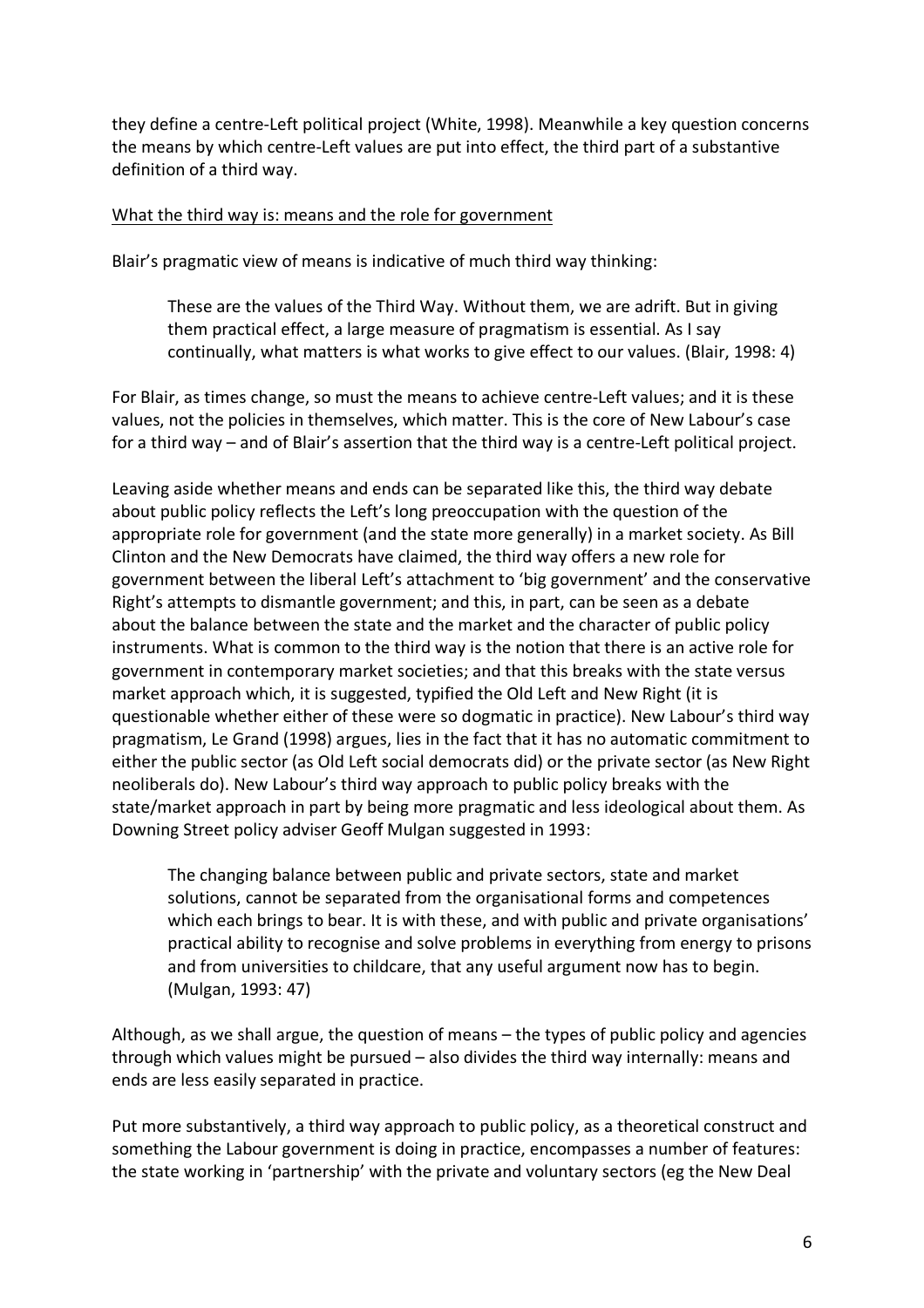and the Early Years Development Partnerships); government regulating and acting as guarantor but not direct provider of public goods or of basic standards (eg of local government services and the minimum wage); the reform or 'reinventing' of government and public administration (eg government departments and agencies working together to tackle complex social problems – so-called 'joined-up government'); the welfare state working 'proactively' to help individuals off social security and into work ('employmentcentred social policy' or the 'social investment state'), not leaving it to market forces or direct state provision; government working to provide public goods (such as childcare, education and training) to underpin greater equality of opportunity ('asset-based egalitarianism'); government targeting social policy on the socially excluded, and at the same time encouraging greater individual responsibility for welfare provision (eg 'stakeholder pensions'); and government redrawing the 'social contract': rights to welfare matched by responsibilities, especially regarding work. A third way government might, then, be distinguished from an Old Left one by its willingness to find new forms of public intervention in the economy and society, in particular, by giving up its role as the direct provider of public goods; and from a New Right one by its willingness to embrace a wide definition of public goods, especially in social policy, and a more active and interventionist role for the state.

To be sure, the fact that a government espousing a third way pursues such policies does not make them original or exclusive to the third way. Many of the public policy instruments and reforms, like public–private partnerships or 'reinventing government', now seen as being at the heart of New Labour's third way were in fact significant features of previous Conservative administrations from which the third way is meant to be clearly distinguished. In this way, current third way thinking can be seen as marking some degree of consensus between Left and Right; and the Labour government's reforms as revising previous Conservative reforms, not overturning them entirely (for example, the retention of the purchaser–provider split in the NHS despite all the rhetoric about 'abolishing the internal market'). And not all third ways can be seen as coterminous with New Labour. There might easily be different third ways between Old Left and New Right. The fact that governments of the Right, whether at state level in the USA or national governments like that of Aznar in Spain, are attracted to so-called third way public policy instruments presents problems for any attempt to identify the third way as a uniquely centre- Left political project. Furthermore, not all New Labour policies, on the definition we have outlined, can be seen as third way. Attempts to give a third way meaning to foreign or defence policy, for example, artificially expand the third way to anything which can be defined as different to two alternatives, whatever they may be.

In the rest of this article we shall raise two interrelated questions. First, does the third way as outlined mark a significant break in political thinking and policy making? To what extent does it move 'beyond' notions of Left and Right – and what does 'beyond' really mean in this context? Second, is there one third way or a number of possible third ways? And if there is more than one, are all of them equally social democratic? This second question, we shall suggest, goes to the heart of the debate on the third way. Do the kind of values which Blair and others suggest clearly define a third way? Or is the debate over the interpretation of third way values (the question of what type of equality, for example) indicative of significant lines of division within the third way?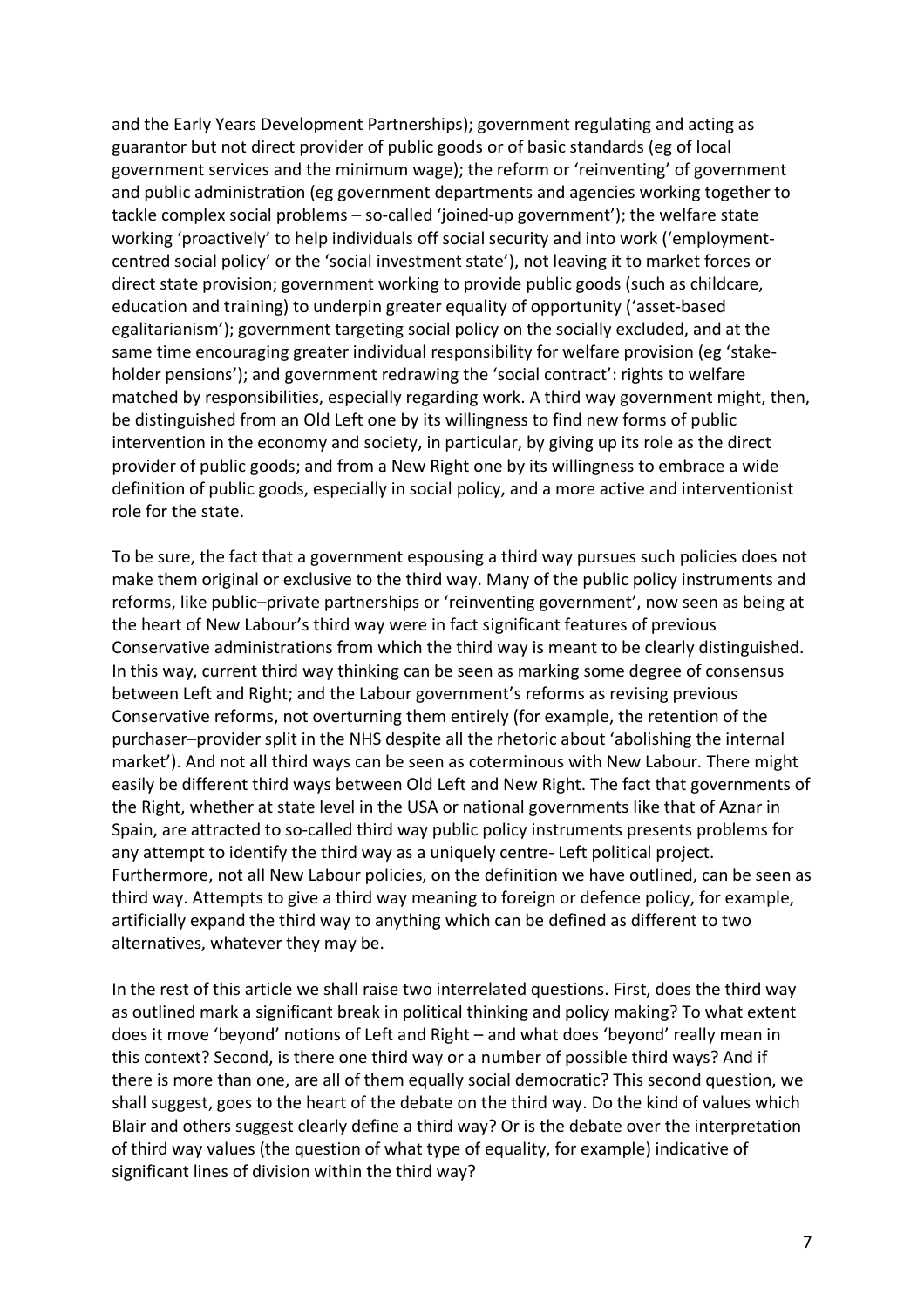#### **Does the third way mark a radical break?**

The basic framework of third way arguments is that in changing economic and social circumstances, a new politics is required which departs from the major political paradigms of the post-war years: namely social democracy (Old Left) and Thatcherism (New Right). But to what extent does the third way dispense with the traditional divide between Left and Right, and with the established political categories of liberal, conservative and social democrat? Does it, as Bobbio (1996) has asked, transcend and make such categories redundant? Or is it simply a cobbling together of different intellectual positions which may or may not give rise to principles and practices which are contradictory and mutually undermining? There is a degree of ambiguity between and within advocates of a third way on these questions. Blair, for example, argues that "the third way is not an attempt to split the difference between Right and Left", suggesting not a middle way but something more novel. He then states that the third way offers a new synthesis between liberal and socialist thinking: the third way "marks a third way within the left" (Blair, 1998: 1, italics in original). But some modernisers have their doubts. As Stuart White argues, the third way "can all too easily be taken to imply that we need, not to modernise, but to exit the social democratic tradition in pursuit of something wholly new and distinctive" (White, 1998; see also Marquand in Halpern and Mikosz, 1998).

#### Beyond Left and Right?

John Gray is the leading advocate of the argument for a new politics which transcends established political frameworks:

The place we occupy is not a halfway house between rival extremes. Our position is not a compromise between two discredited ideologies. It is a stand on a new common ground. (Gray, 1997)

Elsewhere he argues for his:

... conviction that the established traditions of British political thought: liberal, conservative and socialist, cannot meet the challenges posed by the technological and cultural environment of Britain in the late modern period. New thought is needed, in which debts to the past are light. (1996: 7)

The 'debts' Gray alludes to include, crucially, political values not just policy instruments – the dominant theme in New Labour thinking. He argues for a politics "beyond the New Right" (1993) and "after social democracy" (1996). Significantly for any debates about the third way, Gray suggests that:

Social democrats have failed to perceive that Thatcherism was a modernising project with profound and irreversible consequences for political life in Britain. The question cannot now be: how are the remains of social democracy to be salvaged from the ruins of Thatcherism? But instead: what is Thatcherism's successor? (1996: 10)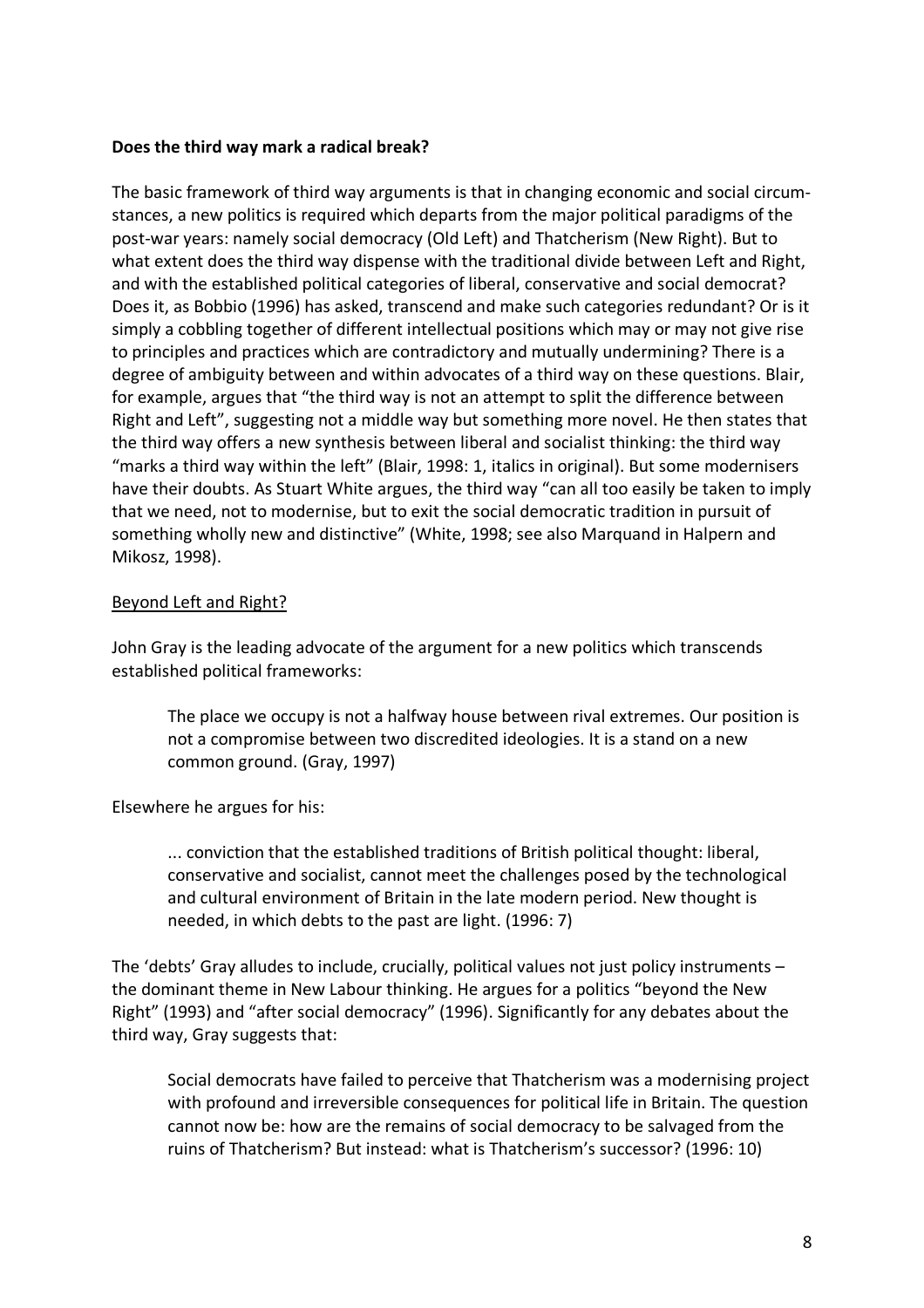For Gray, the 'communitarian liberalism' that he advocates rejects the social democratic value of equality and seeks instead to develop notions of 'fairness' and 'local justice'. Others have suggested that contemporary politics is undergoing a 'cultural turn' in which questions of identity have become paramount and that this culturalisation of politics is blurring Left/Right political distinctions. Anthony Giddens (1994 and 1998; see also Driver and Martell, 1999) argues that 'emancipatory politics' – concerned principally with questions of political economy; with the distribution of rights and resources – is giving way to 'life politics' – concerned principally with questions of identity and the quality of life. Giddens suggests that these shifts in contemporary political culture blur distinctions between Left and Right outside the domain of party politics:

... a whole range of other problems and possibilities have come to the fore that are not within the reach of the Left/Right scheme. These include ecological questions, but also issues to do with the changing nature of the family, work and personal and cultural identity. (Giddens, 1998: 44).

Left and Right concerns cut across these areas and they also sometimes fail to encapsulate differences between points of view on life politics.

Giddens also argues that traditional attachments of Left and Right to radicalism and conservatism respectively were becoming less and less meaningful after a decade of Thatcherite neoliberal radicalism and in a cultural environment he calls 'post-traditional'. New Labour has since conformed to Giddens' thesis by embracing a brand of social conservatism. For Giddens this makes it seem that Old Left–Right associations do not work anymore: particular views are no longer exclusively the property of one or the other. This is reinforced by the fact that popular attitudes do not so easily divide into consistently Left or Right positions as they used to. On many issues people divide into liberal or communitarian camps, for example, rather than Left and Right ones.

Such views suggest the moving of politics to areas beyond categories of Left and Right. But does this mean that Left and Right are transcended or synthesised or that they merely coexist?

Our argument is that the third way involves the combination rather than transcendence of Left and Right. Principles such as equality, efficiency, autonomy and pluralism, over which the Left and Right have long been divided, get mixed together rather than left behind. The novelty of the third way lies in this combination of Left and Right: it is a mixture which is neither exclusively of the Left or of the Right. In this way, the third way offers a politics which is beyond the closed ideological systems of Left and Right; but which still combines them both and remains within the tradition of middle way politics which has been a feature of much of 20th-century British politics – most notably New Liberalism, post-war social democracy and one-nation conservatism.

Blair has argued that public policy "should and will cross the boundaries between left and right, liberal and conservative" (Blair, 1995). In his Fabian pamphlet, he suggested that the third way offers "a popular politics reconciling themes which in the past have wrongly been regarded as antagonistic" (Blair, 1998: 1). So, a third way stands for social justice and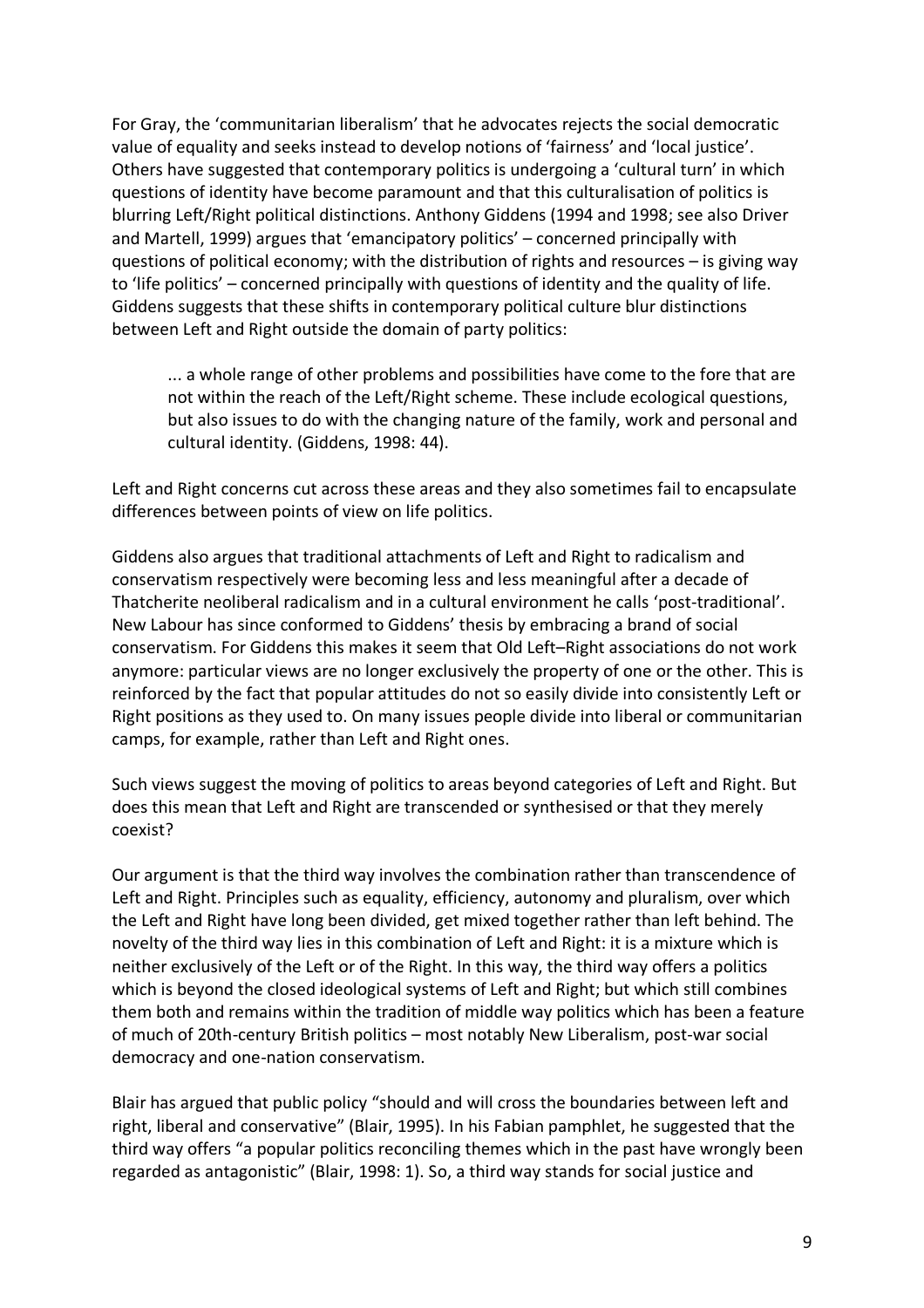economy efficiency, individual autonomy and equality, rights and responsibilities, a successful market economy and social cohesion. It overcomes these bipolar divisions by suggesting that they are mutually supporting. Blair offers practical examples of third way policy positions which he sees as crossing traditional political divides: cutting corporation tax *and* introducing a minimum wage; giving the Bank of England independence *and* developing a programme of welfare to work; reforming schools *and* tough policies on juvenile crime; giving central government 'greater strategic capacity' *and* introducing devolution; more money for health and education *and* tight limits to the overall level of government spending. For Blair, the distinctiveness of these policies in terms of a third way is the italicised '*and*' in each case: it is in the combinations that the originality of third way thinking lies. And it is the combination which produces a politics which is both new – "beyond Old Left and New Right" – yet also rooted in centre-Left values.

The notion that freedom might need equality; that a strong community is the basis for individual autonomy; that economic efficiency should be tempered by social justice, and that rights must be balanced with responsibilities is, of course, hardly original – these are concerns which run right through, for example, New Liberalism. But what Blair's third way often appears rhetorically to do is to reconcile what are in the end irreconcilables. Where Left and Right mark out political positions which offer distinct and robust views on, say, liberty and equality, economic efficiency and social justice, and even on the balance between such principles, New Labour's third way can at times appear as if, as Albert Hirschman (1996) puts it, all good things go together – when very often they don't. It is in the end impossible to synthesise the counterposed options of Left and Right, social democracy, liberalism and conservatism. There are essential and irresolvable tensions between them and their principal values: equality, liberty and authority. What is possible is to manage the relationship between these political traditions: to find compromises not resolutions (see Martell, 1993 on the middle ground between socialism and liberalism). And such compromises come with price tags as principles and values have to be traded off against one another.

This is what we believe the third way to be essentially about: a more pragmatic political project which is willing to break free from what it sees as the straightjacket of left/right politics (see also Powell, 1999). And for this reason, the third way offers a wide and potentially fertile landscape for public policy making, although not one without pitfalls: for example, the internal coherence of public policy when different agendas are in play (see Paton in Powell 1999 on Labour's health reforms). For if compromises are to be struck and balances are to be found between different values and principles, then it is at the policy coal-face that such deals are to be made. Such a political project may actually be in a better position to tackle complex social problems, such as social exclusion, for the very reason that it is relatively light on ideological baggage – or at least willing to make compromises on its contents – and so can approach policy analysis and prescriptions whatever their origins so long as they work (Glennerster, 1999). The New Deal, important elements of which have been imported direct from American welfare conservatives, is a good example. The New Deal also illustrates how the principles of autonomy, opportunity and rights balanced with responsibilities might actually complement one another. Equally, it could be argued that Labour's policies in other fields, such as family and welfare, can complement one another (see Driver and Martell, 2000 for further discussion). It also allows the Labour government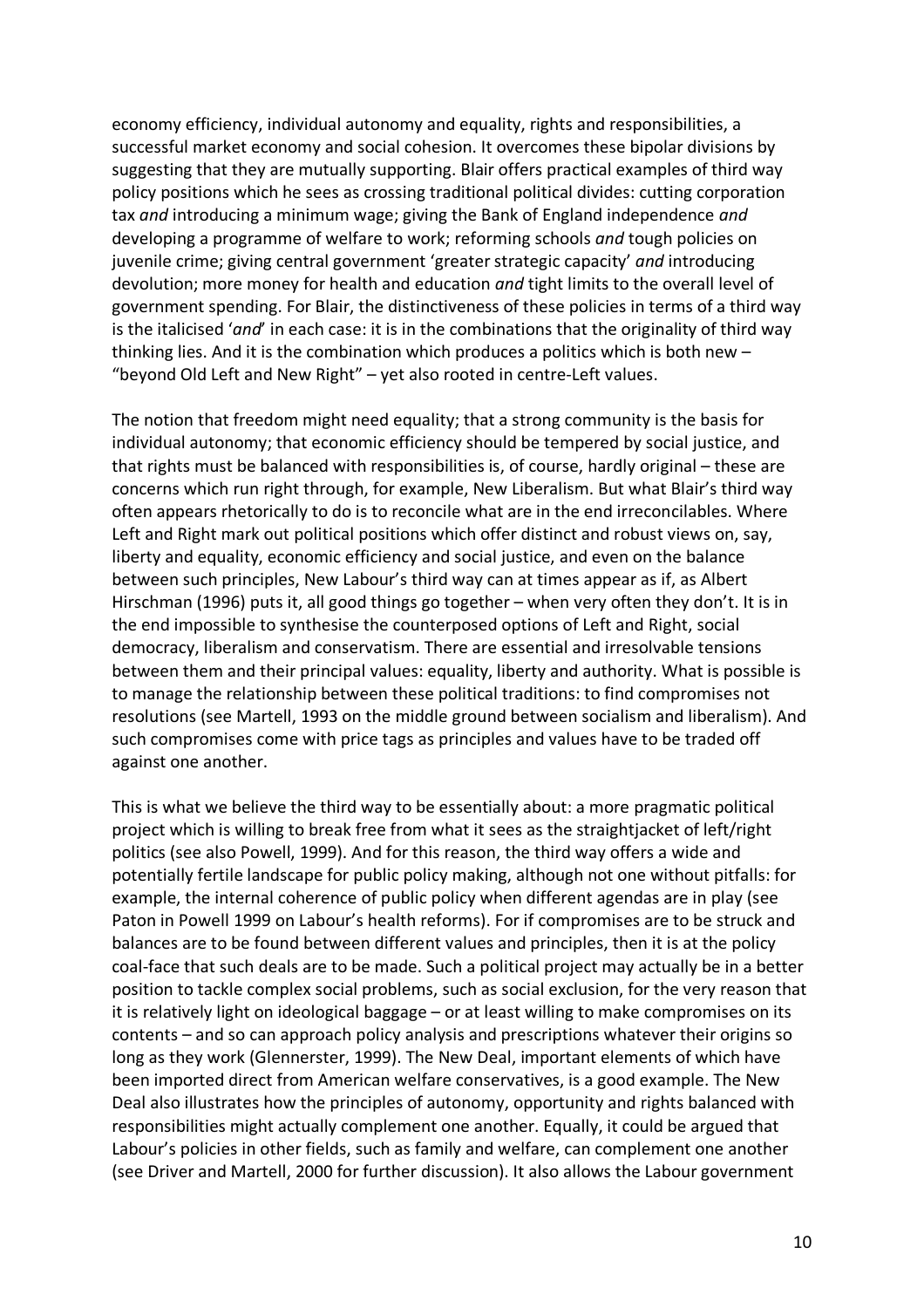to have a more pluralistic approach to policy making, in the sense that certain principles operate in some spheres of policy making and not in others. For example, rights-based liberal individualism in constitutional reform but social conservatism in education and the criminal justice system.

We would argue that this more pragmatic and limited notion of politics and public policy, not the more radical and synthetic one, better defines any third way – and in fact what the Labour government is doing in practice. Finding some balance or modus operandi between the demands of competing political values; recognising that different values (or combinations of values) may be more suited to different policy areas. These are the approaches which better define a third way and which better encapsulate what the Labour government is doing in practice. While this interpretation of New Labour recognises that reciprocity and mutual dependency between different values and policies is possible in particular circumstances, it is also aware that different interests remain at work and that tensions remain permanent features of the political and policy-making landscape. For example, giving the Bank of England independence to set interest rates and establishing a welfare-to-work programme may be a clever mark of third way policy making, balancing the principles of economic efficiency and social justice. But such public policy does not resolve the inherent tensions in any market economy between the inegalitarian outcomes of the market (outcomes which Blair and Peter Mandelson have publicly endorsed) and those egalitarian outcomes – 'opportunity for all' – which social justice demands. While a strong economy does support and underpin high rates of employment, as Blair and Brown argue, the principle of equality may demand public policies which directly impinge on the inegalitarian dynamics of the market, in particular through higher taxes to pay for social security and public services

#### A new consensus?

But is this more pragmatic notion of a third way simply the mark of a new consensus between Left and Right – in particular, a consensus based on the Thatcherite reforms of the 1980s and 1990s which New Labour has adopted and which has replaced the post-war social democratic consensus on Keynesianism and the welfare state? Does the third way debate obscure the more significant development of a post-Thatcherite consensus where on the big issues there is agreement between the major parties and it is only on detail that political actors part company? And does the notion of a third way, and the consensus which may lie behind it, raise concerns that debate about genuine contested political alternatives, the heart of an open, liberal democracy, is being foreclosed? For many critics the consolidation of Thatcherism is what New Labour amounts to and Blair is little more than the 'son of Margaret' (Hall, 1994, 1998; Hall and Jacques, 1997).

Certainly, the political agenda shifted to the Right under Mrs Thatcher and the main political parties now are fighting on a similar post-Thatcherite terrain. If this is true, however, it is not evidence for the 'beyond Left and Right' view. The new consensus consists of a shift from Left to Right, not one which goes beyond both to something new. The occupancy of positions has moved but the old divides on which they are based still remain. The 'beyond Left' view is also, on a factual level, too simple. The case for consensus is based on Labour's adoption of an orthodox macro-economic policy which has low inflation as its central policy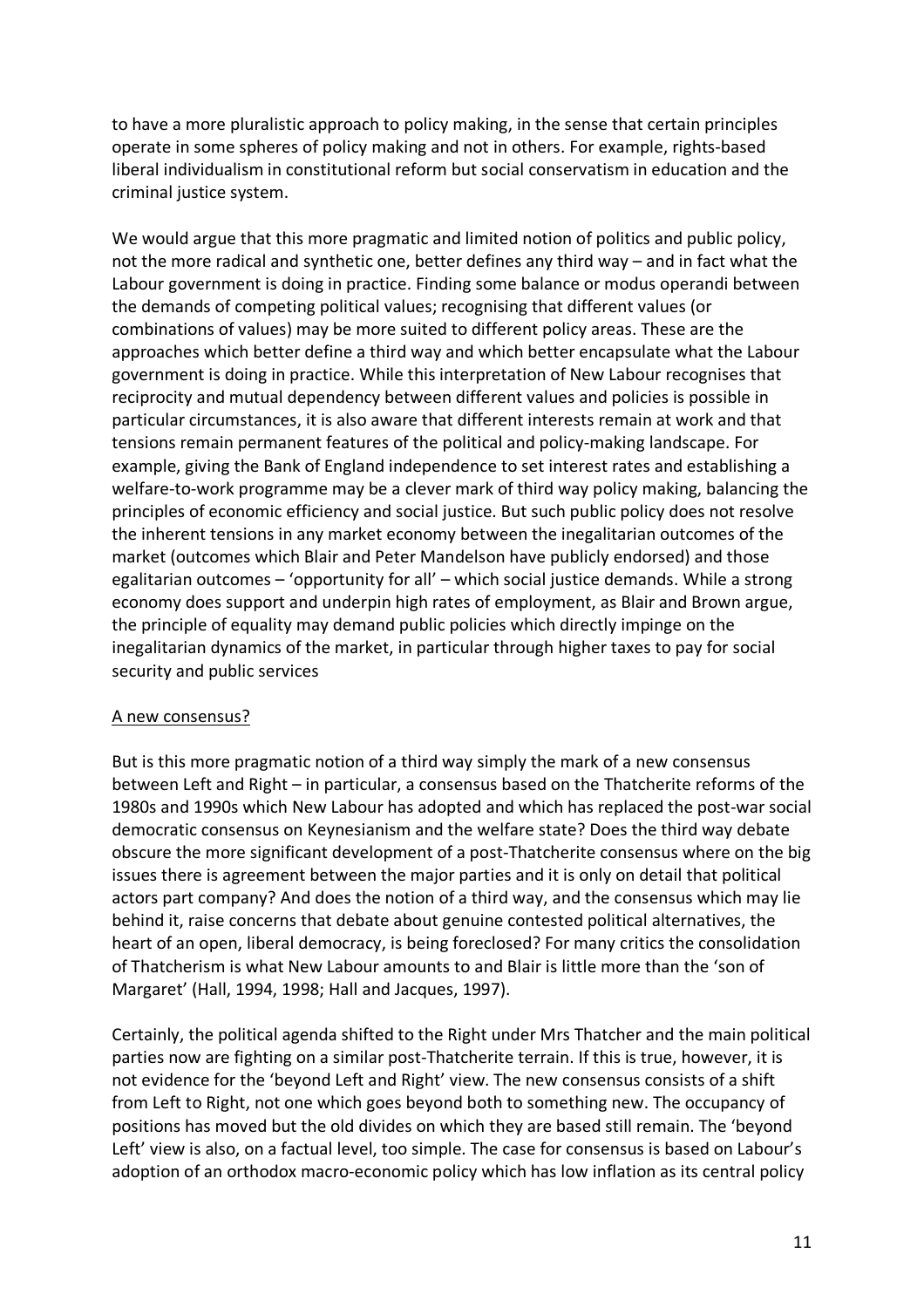objective and interest rates as the key policy instrument. While giving the Bank of England the power to set monetary policy marks a point of departure from previous Conservative governments, it is in other public policy areas – the labour market (the minimum wage, the Social Chapter), constitutional reform, public spending on health and education, the scale and scope of the New Deal – in which it is possible to identify imprints of the Left. Many of these differences involve a combination of small practical measures based in centre-Left values and involve important symbolic differences from the Right. Put simply, the third way is worth taking seriously because while the Labour government is doing things previous Tory administrations did, it is also doing significant things that they didn't; and this combination is challenging the Right to think again. 'Beyond Left' is also too simplistic because the third way beyond Blair, and beyond the third way itself, still includes distinctively Left-wing positions.

#### **Third way or third ways?**

Third way thinking, then, is not as radical as it often appears. But what are its dimensions? As we have suggested, the space between Old Left and New Right may not be as narrow as it first appears. If there is one third way in that space, there may be room for others (see Dahrendorf, 1999; Freeden, 1999). Different third ways might be more or less centre-Left in orientation: some social democratic, others not – and some to the right of the political divide. We want to examine in greater detail the substantive meaning of third way values and the politics and policy-making options they imply.

#### Giddens and Blair : new times and social democracy

Anthony Giddens is often styled as Blair's third way guru. But in terms of the issues to which Giddens sees the third way as being a reaction, on what he says underlies and shapes it, and, consequently, on some of the positive meanings of the third way, there are differences of emphasis between him and Blair. What kind of individualism? What kind of civil society? What kind of politics? What kind of equality? In Blair's and Giddens' answers to these questions there are differences in third ways between Old Left and New Right. Giddens gives different emphases to the social trends he sees as important – globalisation, detraditionalisation, value change in society, changes in social structure and ecological problems. Where they do identify similar significant social changes (for example, globalisation and individualism), Giddens and Blair sometimes define them differently. As we shall see below, Blair sees globalisation and the rise of individualism differently to Giddens and places less emphasis on factors such as the growth of ecological problems. Variations in the positive content of their third ways arise from such underlying differences of emphasis.

While they both stress the role of globalisation, Blair does not put the emphasis that Giddens does on institutions of global governance which might counteract economic globalisation (see also Held, 1998). Blair stresses the need to accept and learn to live with the global market economy. For critics such as Hutton (1998), for example, Blair is too acquiescent to the perceived globalisation of the world economy and to the limits this places on national economic policy making (see also essays by Marquand, Vandenbroucke, Hirst and Hutton, in Gamble and Wright, 1999). Where Blair does discuss transnational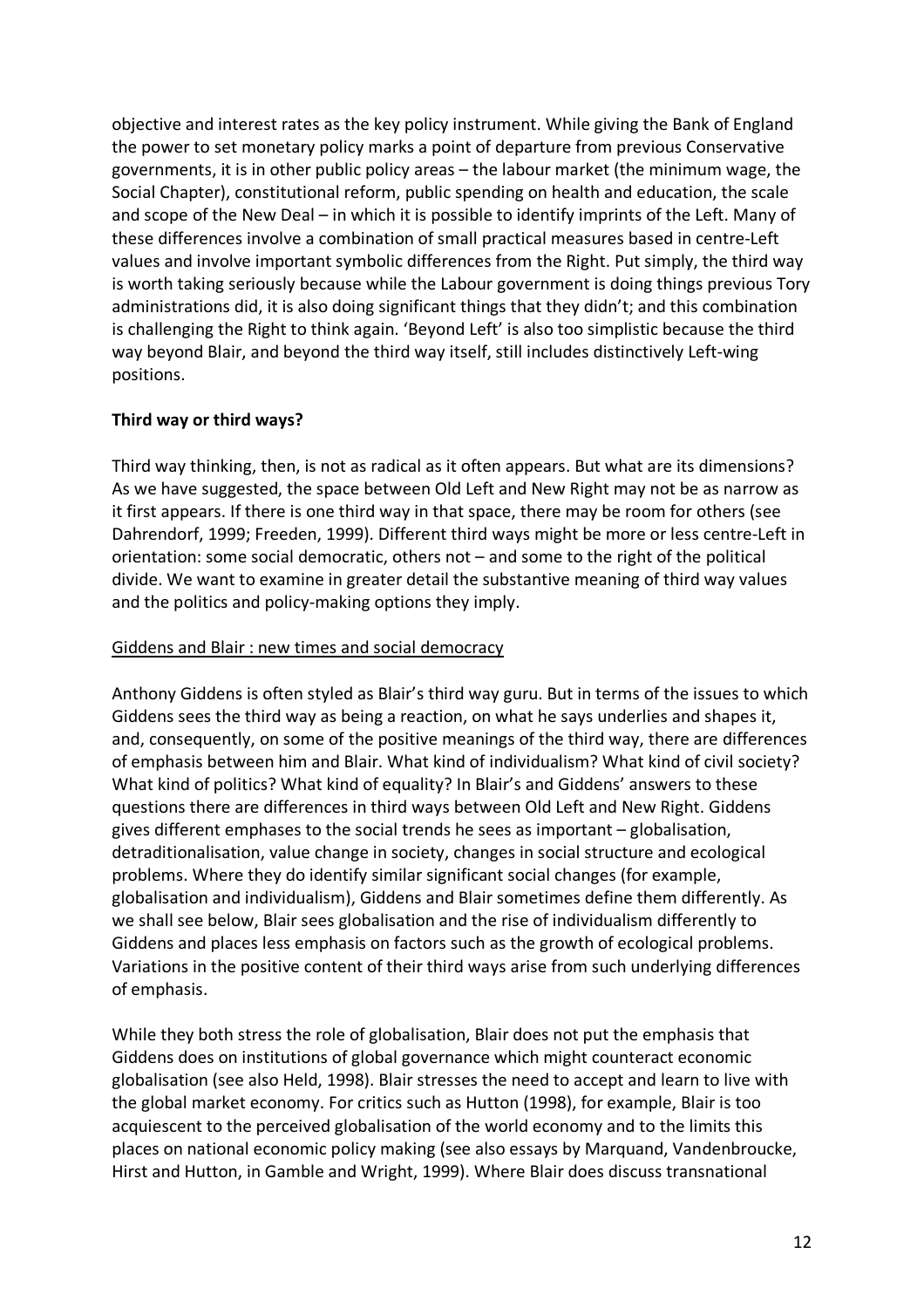political coordination, it is focused mostly on leadership in the European Union and prioritises the need for transparency and democracy in EU institutions rather than the more expansive ideas for global governance that Giddens discusses. Blair's emphasis is more passive and adaptive to globalisation than Giddens', although during the Kosovo crisis Blair did talk of permanent structures for international intervention in humanitarian crises.

The growth of individualism is another phenomenon Giddens and Blair both see as an important influence on politics – but they have different analyses of it. Giddens argues that the sort of individualism that has grown in society is not economic egoism and cannot be attributed to Thatcherism (Giddens, 1998: 34–7). It is a product of detraditionalisation and increases in choice; and more about moral uncertainty than moral decay. For Giddens, the growth of this sort of individualism requires, as a response, more active responsibility, reflectiveness and democratisation. There are crossovers here with Blairite ideas of individual responsibility and self-reliance concerning welfare reform, but also key differences. Blair explicitly does locate the growth of individualism in, among other things, the Right's economic egoism, the Left's social individualism and a more general process of moral decay. The active, reflective citizen in a radical democracy is Giddens' model. Blair puts more emphasis, in his response to individualism, on the notion of duty, on moral cohesion and those institutions such as education, family and the welfare state which he believes can and should enforce good behaviour. Giddens' solution is to emphasise active individualism where Blair's is to stress moral responsibilities and standards as an antidote to the individualism he identifies, a more communitarian response. In this respect, third way ideas can be divided between 'post-traditionalists' like Giddens and 'social moralists' like Blair.

Giddens also gives greater emphasis to post-materialist attitudes and quality of life issues expressed in 'life politics' or 'sub-politics'. He is conscious of risk, scientific uncertainty and ecological problems. He does not propose replacing governmental politics with 'sub-politics' but does suggest the latter should have a more important role. Blair's politics are less about quality of life issues beyond conventional economic and social policy concerns: while the Labour government has developed a quality of life index, it remains peripheral to the main body of policy making. The core of New Labour has little interest with active democratising processes for citizens in everyday life outside mainstream politics. To the disappointment of many environmentalists, feminists and others, there is little in Blair's politics which is a direct response to contemporary radical social movements or incorporates their concerns. The democratisation programmes of New Labour are of government not beyond government. When Blair discusses the need for 'a strong civil society' and 'civic activism', it is not social movement politics he has in mind. His concern is with individuals fulfilling their responsibilities as parents, criminals shouldering individual responsibility and the role of the established institutions of the voluntary sector and the family rather than radical, informal social movements.

#### Third way values in question: equality and community

Stuart White offers his definition of third way values (White, 1998). These, he suggests, are: 'real opportunity', 'civic responsibility' and 'community'. They tally more or less with those offered by the Labour leader we examined earlier. These values, White suggests, offer a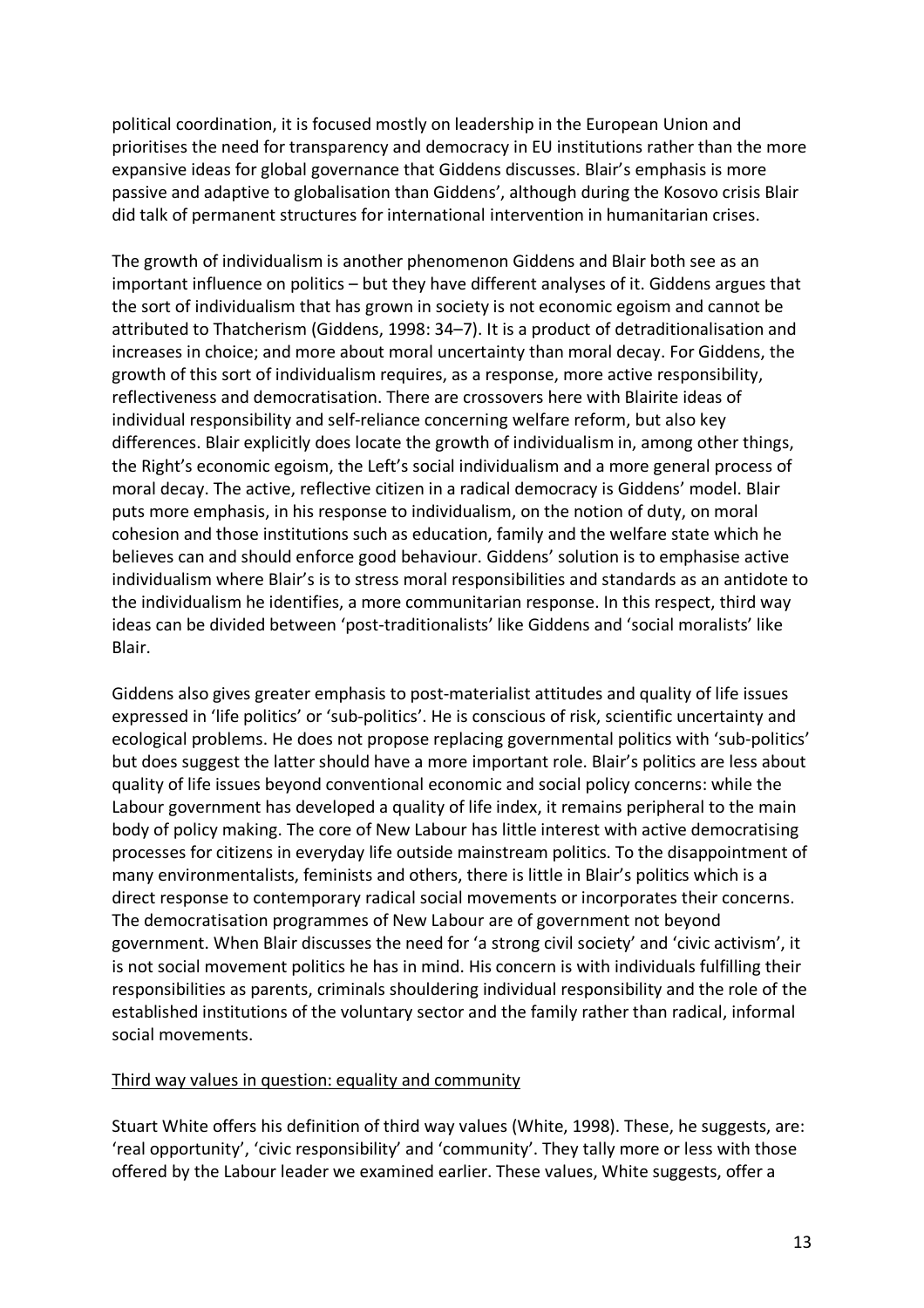'general normative framework'. However, unlike Blair, White suggests that they are open to different interpretations, not all of which will fall on the centre-Left. This leads him to suggest two lines of division within the third way. The first between 'Leftists' and 'Centrists' concerns the nature of equality. Like Bobbio (1996), he identifies equality as a crucial issue which divides those on the Left from those further Right. The second line is between liberals and communitarians and concerns the degree of individual freedom in relation to community enforced norms.

There are two points of note which we shall pick up and develop from White. First, the interpretation of third way values is significant and marks out different political positions within the third way. What kind of equality is involved and what kind community and how much of each? There are divergencies among third ways on such questions. Second, the third way is concerned with means as well as ends. The varying means intended to achieve third way ends – governmental or more voluntaristic, for example – may also lead to a differentiation of third ways.

White's first line of division is between Leftist-egalitarian and more Centrist-meritocratic third ways (see also Holtham's distinction between the 'centre-Left' and 'radical Centre' in Halpern and Mikosz, 1998: 39–41). Leftists would like to see greater redistribution of income and wealth rather than of just asset-based opportunities; and critics such as Roy Hattersley (1997a, 1997b; see also Levitas, 1999) have condemned New Labour's shift from equality of outcome to meritocracy and inclusion as the principal aims of the third way. Differences between Giddens and Blair are evident on this question. Giddens is more egalitarian and launches a stern attack on the inadequacy of meritocracy and equality of opportunity alone:

Many suggest that the only models of equality today should be equality of opportunity, or meritocracy – that is, the neoliberal model. It is important to be clear why this position is not tenable. (1998: 101; also Giddens, 1999)

For Giddens equality of opportunity without egalitarian redistribution is self-undermining because it allows inequalities to grow which then prevent more equal opportunities. Inequalities threaten cohesion and send those at the bottom of society the demoralising message that they deserve to be there. Leftist egalitarians might even argue that lower ability (or even lesser effort) should not be a basis for economic inequality. Such a view supports policies such as increased taxes to fund higher public spending on education and health; universalism in welfare as a basis for common citizenship; and a more directly interventionist state which are to the left of Blair's third way.

The leftist position contrasts with Blair's and Gordon Brown's more meritocratic concept of equality (Brown, 1997). Blair's rhetoric stresses fairness and equality of opportunity rather than redistribution; and criticises the Old Left for having "stifled opportunity in the name of abstract equality" (1998: 3). To date, Brown's budgets, although mildly redistributional, have been more concerned with inclusion – getting people back into work – than with equality and the distribution of wealth and income in society. The Labour government's approach to welfare reform has been to target government help especially on the working rather than non-working poor and on families with children. The question this raises is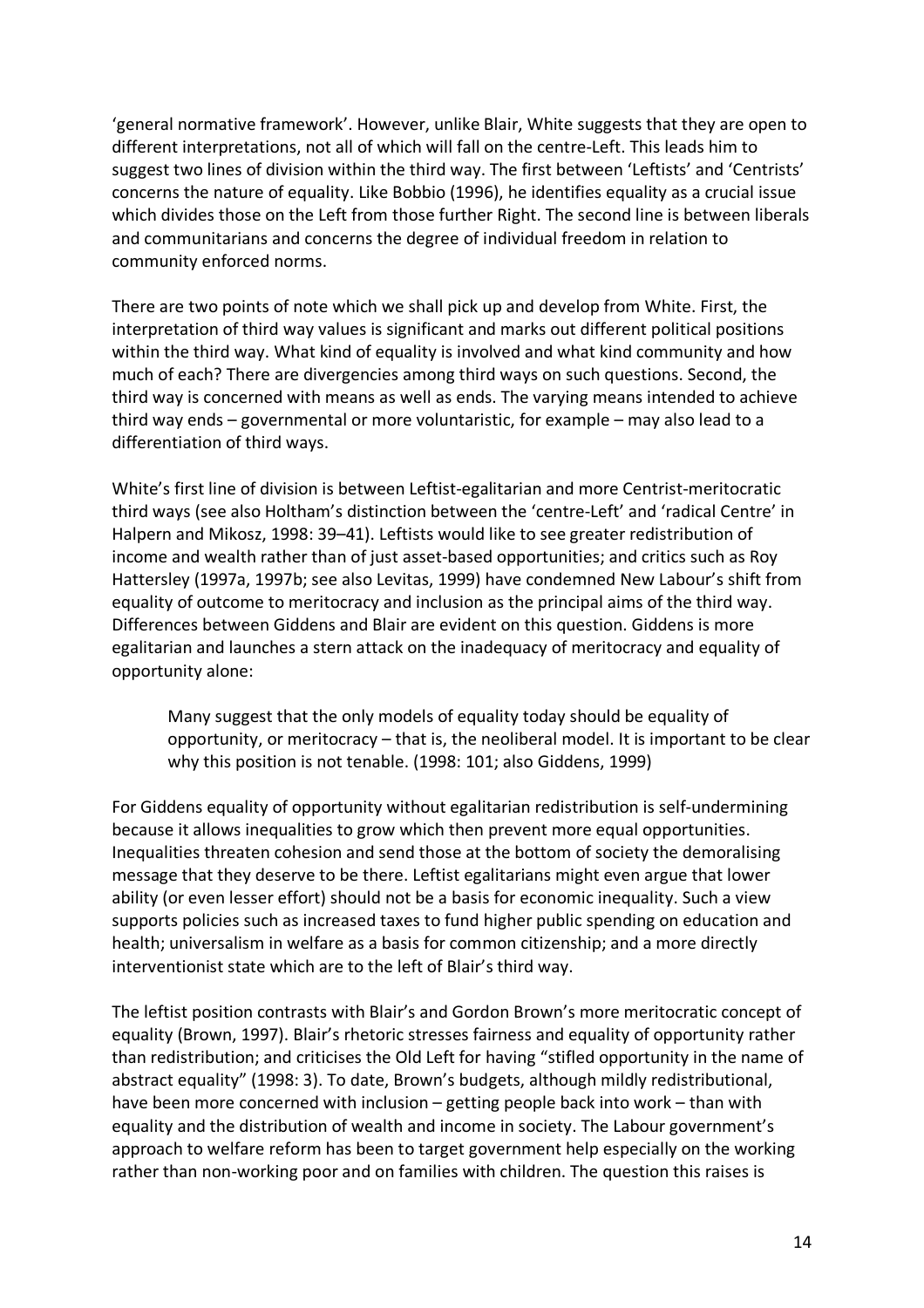where the Leftist-egalitarian position stays within a third way beyond New Right and Old Left or where it begins to stray back into the territory of Old Left. White, who labels himself as a Leftist-egalitarian, and others like Will Hutton (1995), have suggested stakeholding, a more traditionally social democratic idea, as a more definite label for what they believe in.

A second line of division identified by White is between communitarians and liberals: between those who have a broad understanding of the range of behaviour for which the individual may be held responsible to the community, and for which the state may legitimately intervene, and those who have a much more limited notion. White argues that any third way view must have some commitment to civic responsibility. And it is New Labour's communitarian understanding of civic responsibility – its apparent willingness to set public policy which challenges liberal notions of the private sphere – which is distinctive, and which has drawn fire from, among others, the liberal Left for being too Conservative, too prescriptive, even socially authoritarian (most recently in Marxism Today, 1998; see also, Dahrendorf, 1999; The Economist, 1999). Indeed, one of the central Blairite arguments is that the Old Left were too socially individualist; and that family arrangements, for example, had become too subject to matters of choice and individual fulfilment over and above parents' responsibilities to their children and to the community. On welfare reform, in particular, the 'responsibility' for individuals to find work and to be self-supporting is evidence of the Labour government taking a third way position which is strongly communitarian. This aside, it is important to qualify the degree to which New Labour's third way is, as some have suggested, illiberal. On family policy, for example, where Blair has been accused by some of 'social authoritarianism', the actual policies often support diverse family forms: the Labour government, especially through Brown's budgets, has proved more neutral on the family than many expected (Driver and Martell, 2000).

This liberal-communitarian distinction conceals further differences in third ways – among liberals and among communitarians. Some who are liberal on social matters, for example, may be Left-egalitarian; less interventionist socially but in favour of greater economic interventionism and equality. It is conceivable that some who are liberal on social intervention could be more centrist-meritocrats, although this combination begins to move us to the Right rather than Left of centre. Similarly, those who are sympathetic to Labour's communitarian interventionism on social matters may be Leftist-egalitarians or more centrist-meritocrats when it comes to questions of economic equality. So, between liberal and communitarian third ways there may be differences and within each yet further third way approaches can be distinguished.

These distinctions leave out a third set of axes to do with the nature of communitarianism along which there is space between Old Left and New Right for third ways to differ. Different sorts of communitarianism can be progressive or conservative, voluntaristic or statist. As we have suggested, criticisms of Labour's communitarianism are often liberal and suspicious of prescriptive moralism. But another line of criticism could come within communitarianism from anyone at odds with its conservative content (again, see Marxism Today, 1998). This raises issues not of whether community should be promoted but of what sort of community – a 'progressive' community (which promotes modern teaching methods and support for non-nuclear family forms, for instance) or a more 'conservative' sort of community (which emphasises more traditional norms for teaching and the family).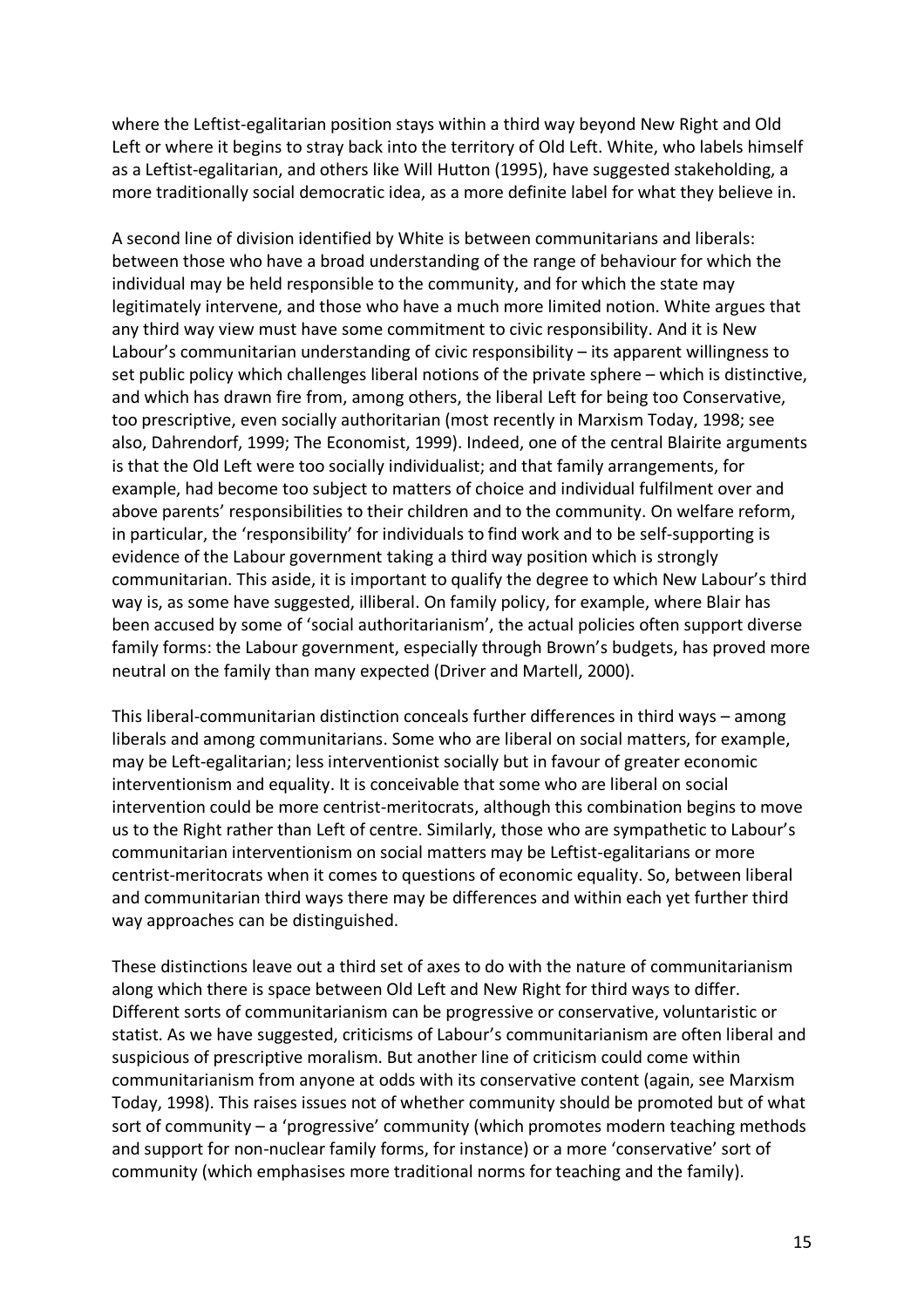Also glossed over by the liberal-communitarian distinction is a difference between voluntaristic and top-down communitarians. Again, the difference is not over whether greater community or shared moral norms are needed but, in this case, where these come from – state action or more organically. Those who stress the latter can include one-nation or 'compassionate' conservatives or Leftist communitarians of more voluntaristic, civil society and social movement traditions, in search of more community but not through state action. Those, like New Labour, who stress the former see governments – through exhortation, symbolic action and legislation – taking the lead in fostering community in society.

This is an example of where third ways diverge on means. How far does the third way involve the initiative of civil society or state? Should welfare be delivered by the state or by greater delegation to the private and voluntary sectors? Can a government committed to strong social objectives deliver on them without the old levers of powers – at least without resorting to new 'cattle prods' (see Coote, 1999)? Should welfare be universal or more targeted – and how might a shift to greater targeting impinge upon social democratic values? Does the third way imply global governance or national or local action? To what extent is cooperation between state and other actors, whether governmental or nongovernmental, the best path forward? In this way, the third way can diverge on means – and the choice of means in each of these cases will affect the character of the ends reached.

#### **Left, right and the third way**

The third way is initially a negative programme, to go beyond Old Left and New Right, especially applicable to Anglo-American contexts where these alternatives have been prevalent. This is combined with an attempt to modernise in tune with new times in the economy, society and culture. But beyond this basis in negative opposition and modernisation there are positive meanings in terms of values (versions of equality and community) and means (the role for government). On such issues, Blair's third way combines rather than transcends left and right but, in doing so, produces new configurations which in themselves may be neither Left nor Right. Combining Left and Right like this can be contradictory and mutually undermining, but not necessarily so. Left and Right can coexist in the third way. In fact, they can form mutually dependent and reciprocal relationships. But the positive implications of taking a third way are not pre-determined or singular. There are different possible meanings of what can be between Old Left and New Right. Variations in social changes identified will lead to different positive contents for the third way. And third ways can vary on the content of values such as equality, community and individualism, what these should mean and how much of each there should be. In identifying third ways old political labels continue to be useful. Versions of the third way are more Left or Right, more or less social democratic, more liberal or conservative; and criticisms and defences of Blair's third way often break down along such lines. This casts doubts on Blair's oft-repeated claim that the third way is necessarily a centre-Left project. A social democratic third way, whether it is actually called that or not, is discernible (see Gamble and Wright, 1999, on the 'new social democracy'). Equally apparent are third ways to the Right which share little with the centre-Left however defined. In this way, Left and Right divisions, as Bobbio (1996) argues, as well as those between liberals and communitarians, progressives and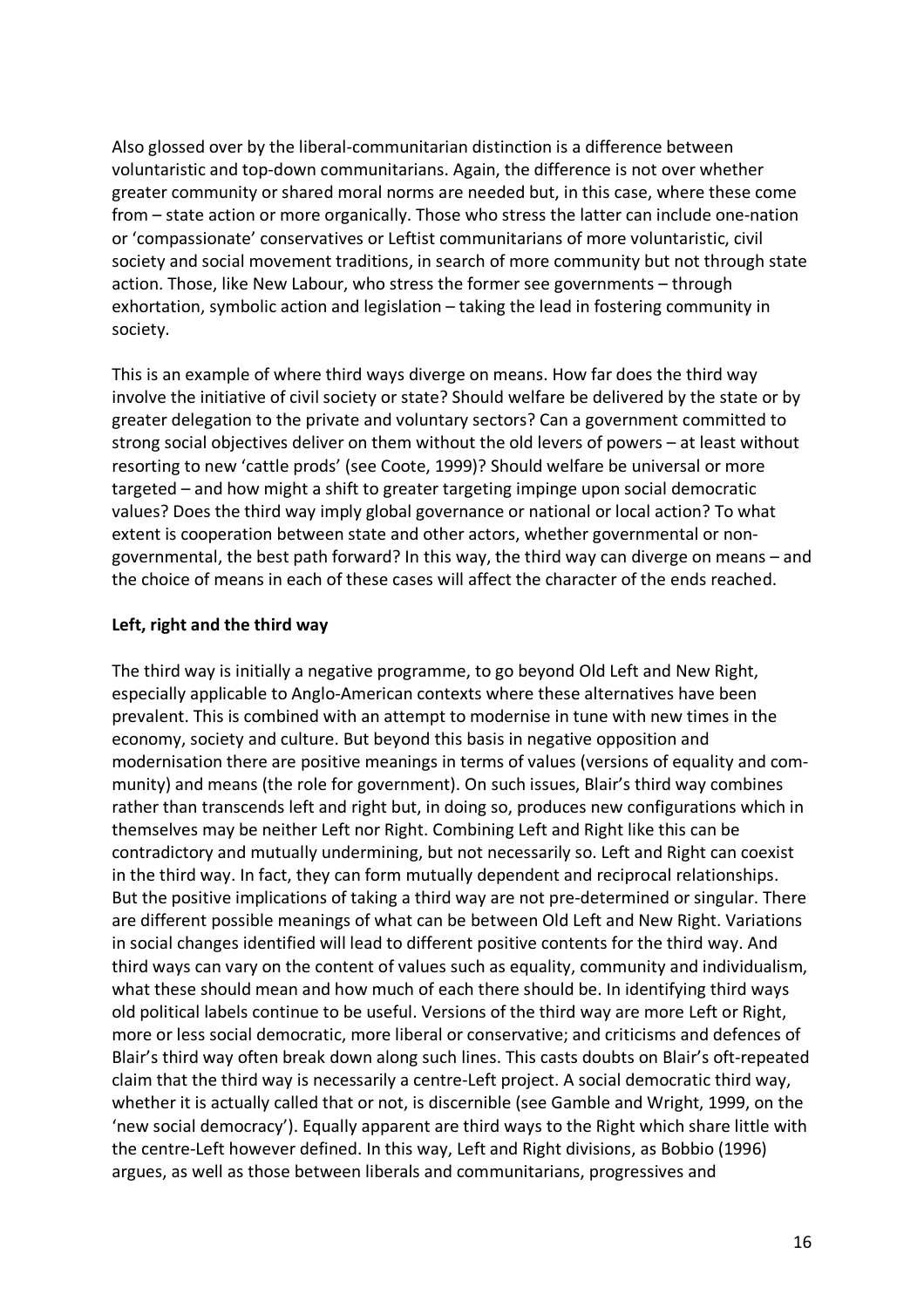conservatives, have not been left behind. They rear their heads once again and define the positions on which we stand.

### **References**

Blair, T. (1995) 'The Rights we Enjoy Reflect the Duties we Owe', Spectator Lecture, London.

Blair, T. (1997) 'Speech to the European Socialists' Congress', Mälmo, Sweden.

Blair, T. (1998) The Third Way: New politics for the new century, London: Fabian Society.

Blair, T. (1999) 'Facing the Modern Challenge: the third way in Britain and South Africa', speech in Capetown, South Africa.

Blair, T. and Schroeder, G. (1999) 'Europe: the third way/Die Neue Mitte', London: Labour Party.

Bobbio, N. (1996) Left and Right: The significance of a political distinction, Cambridge: Polity Press.

Brown, G. (1997) The Anthony Crosland Memorial Lecture, 13 February.

Coote, A. (1999) 'The Helmsman and the Cattle Prod', in A. Gamble and T. Wright, The new social democracy, Oxford: Political Quarterly/ Blackwell.

Dahrendorf, R. (1999) 'Whatever Happened to Liberty?', New Statesman, 6 September. Dionne, E.J. (1999) 'Construction Boon: it's no accident that the GOP is being rebuilt by its governors', Washington Post, 14 March.

Driver, S. and Martell, L. (1998) New Labour: Politics after Thatcherism, Cambridge: Polity Press.

Driver, S. and Martell, L. (1999) 'New Labour: culture and economy', in L. Ray and A. Sayer (eds) Culture and Economy: After the cultural turn, London: Sage Publications.

Driver, S. and Martell, L. (2000) 'New Labour, Work and the Family: communitarianisms in conflict?', in H. Wilkinson (ed) The Family Business, London: Demos.

The Economist (1999) 'Tony Blair and Liberty', 2 October: 19–20.

Freeden, M. (1999) 'New Labour and Social Democratic Thought', in A. Gamble and T. Wright, The New Social Democracy, Oxford: Political Quarterly/Blackwell.

Gamble, A. and Wright, T. (1999) The New Social Democracy, Oxford: Blackwells.

Giddens, A. (1994) Beyond Left and Right, Cambridge: Polity Press.

Giddens, A. (1998) The Third Way: The renewal of social democracy, Cambridge: Polity Press.

Giddens, A. (1999) 'Better than warmed-over porridge', New Statesman, 12 February. Gilmour, I. (1992) Dancing with Dogma, London: Simon and Schuster.

Glennerster, H. (1999) 'A Third Way?', in H. Dean and R. Woods, Social Policy Review 11, Luton: Social Policy Association.

Gray, J. (1993) Beyond the New Right: Markets, government and the common environment, London: Routledge.

Gray, J. (1996) After Social Democracy, London: Demos.

Gray, J. (1997) 'Speech to the NEXUS/ Guardian conference', London.

Hall, S. (1994) 'Son of Margaret' New Statesman, 6 October.

Hall, S. (1998) 'The Great Moving Nowhere Show', Marxism Today, November/December.

Hall, S. and Jacques, M. (1997) 'Blair: is he the greatest Tory since Thatcher?', The Observer, 13 April.

Halpern, D. and Mikosz, D, (1998) The Third Way: Summary of the NEXUS 'on-line' discussion, London: Nexus.